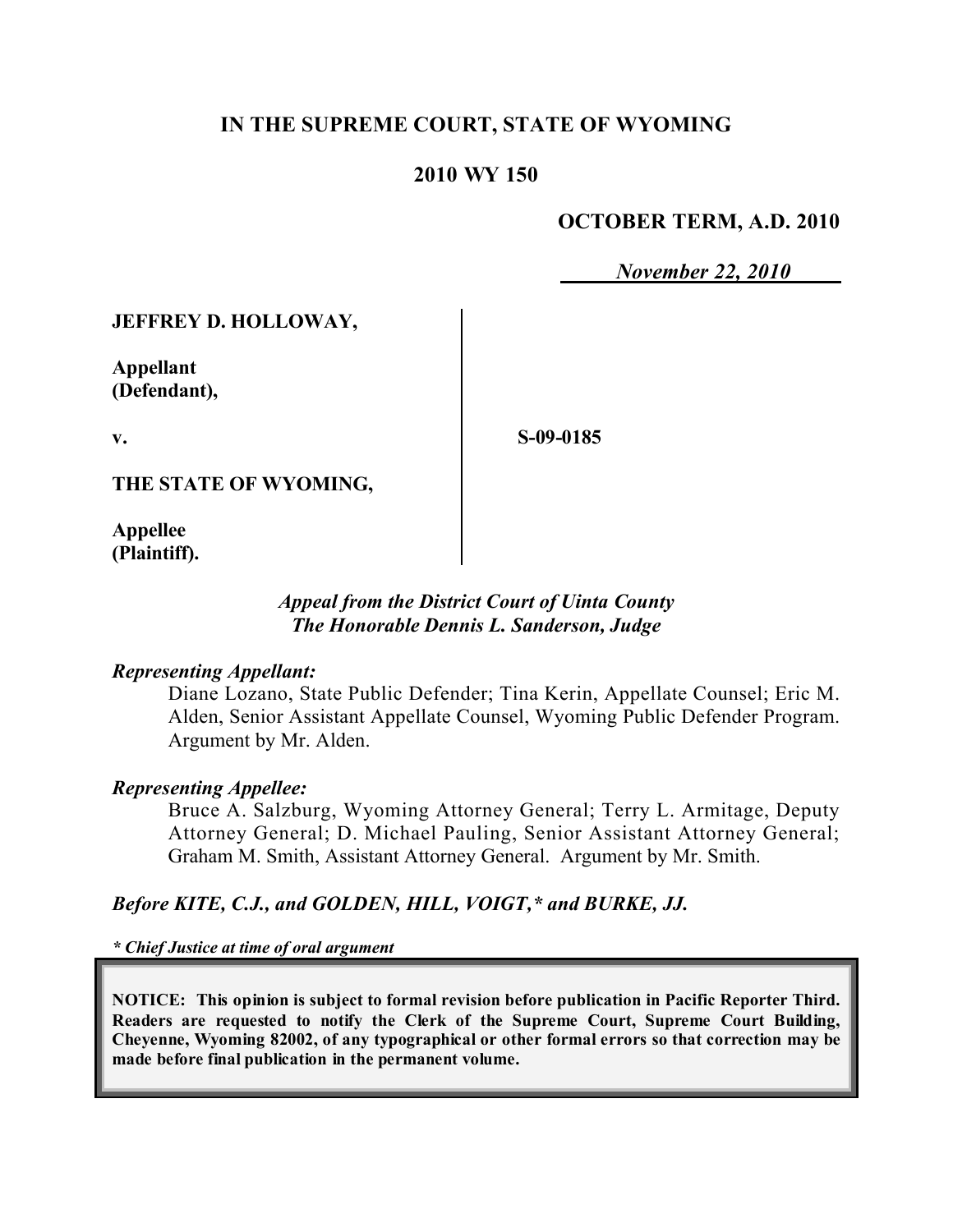**GOLDEN**, Justice.

[¶1] Appellant, Jeffrey D. Holloway, was convicted after a jury trial of one count of second degree sexual abuse of a minor and sentenced to three to eight years in prison. He seeks reversal of that conviction on the basis of prosecutorial misconduct. We will affirm.

## **ISSUE**

[¶2] Holloway raises the following issue for our review:

 $\overline{a}$ 

Was Mr. Holloway denied due process of law by the prosecutor's misconduct in pursuing a charge she knew was not supported by any evidence?

# **FACTS**

[¶3] On December 3, 2008, the victim, a fourteen-year-old girl, reported to police that she had been involved in a sexual relationship with Holloway, aged twenty-six years, in October 2008. Among other things, the victim reported going to Holloway's house on the morning of October 24 after getting off the school bus and having sex with him. The victim also reported having sex with Holloway "6-7 times" during the two-week period preceding October 24.

[¶4] The State ultimately charged Holloway with three counts of second degree sexual abuse of a minor under Wyo. Stat. Ann. § 6-2-315(a)(i) (LexisNexis 2009), with each count pertaining to an act of sexual intercourse occurring on October 22, 23, and 24, respectively. After a preliminary hearing, the case was bound over to district court and proceeded to trial on July 8, 2009.

[¶5] Following jury selection and before opening statements, and in the course of a hearing on a series of motions, the prosecutor, defense counsel, and the district court judge discussed the prosecutor's concern that the victim's testimony might not support Count III, which related to the alleged incident of sexual intercourse on October 24. The prosecutor thought she had filed a motion to dismiss that charge, but her file review showed she had not. Ultimately, the prosecutor decided not to dismiss the charge until she had an opportunity to evaluate the victim's testimony regarding the events of October  $24<sup>1</sup>$  Defense counsel objected to continuing with Count III, but the district court

<sup>&</sup>lt;sup>1</sup> The essence of the prosecutor's concern was the victim's statement to her that no sexual encounter occurred on October 24, which was the underlying basis for her initial decision to dismiss that charge. That statement contradicted what the victim had originally reported to law enforcement. The prosecutor concluded in light of the victim's earlier statements to law enforcement that she might have simply misunderstood what the victim had told her.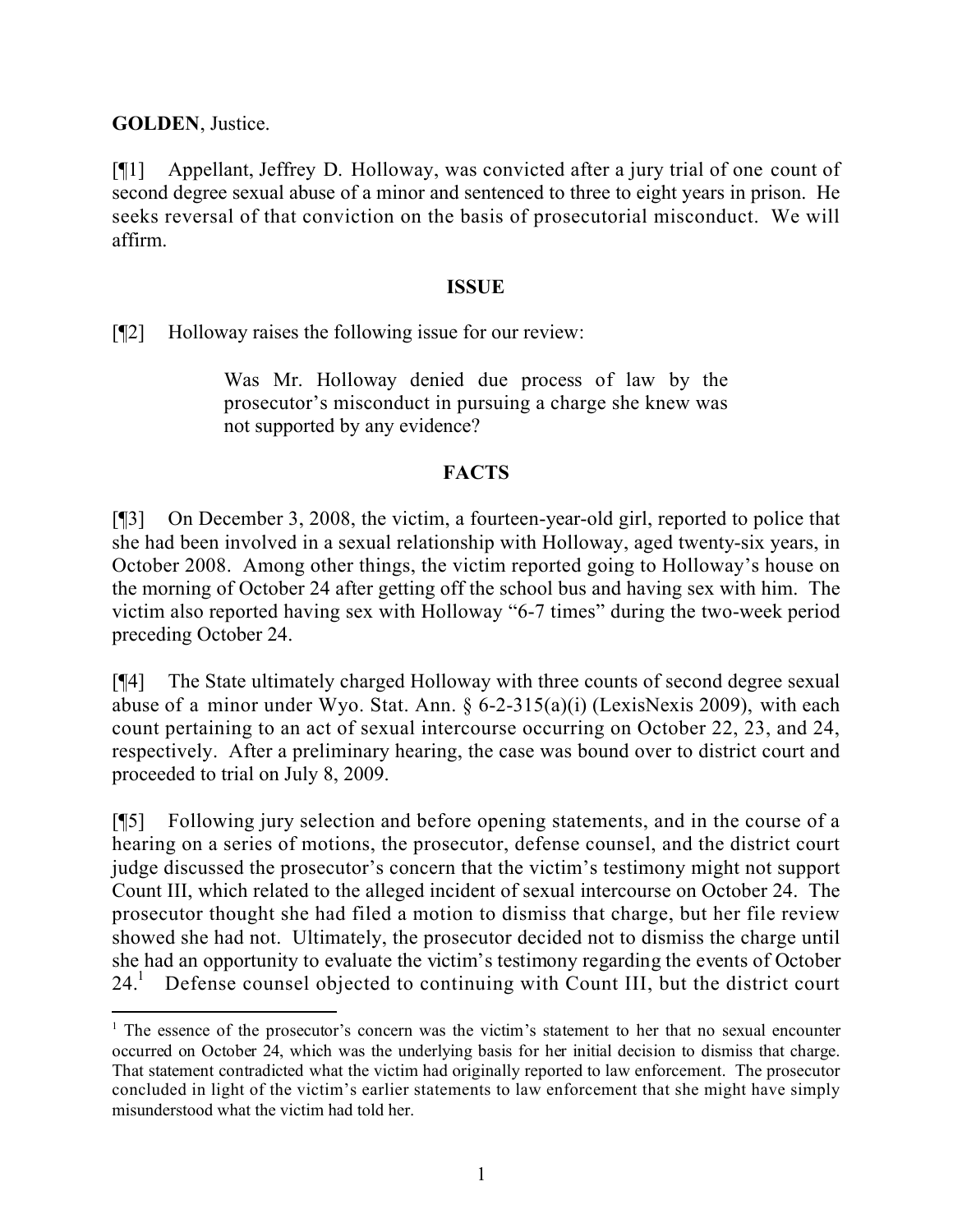determined its only option under the circumstances was to wait and see what testimony came out at trial.

[¶6] When the victim testified at trial, she specifically recalled engaging in sexual intercourse with Holloway on October 23. However, she was unable to remember whether she had sex with him on October 24, nor could she recall if sexual intercourse occurred on October 22. Based on the victim's lack of memory about October 22 and 24, the prosecutor elected to dismiss Counts I and III, and that decision was relayed to the jury by the district court before the second day of trial. The case was eventually submitted to the jury on the sole remaining count (Count II), and the jury returned a verdict of guilty. The district court sentenced Holloway to serve three to eight years in prison. This appeal followed.

# **DISCUSSION**

[¶7] Holloway insists that reversible error occurred when the prosecutor pursued the October 24 criminal charge, a charge he claims the prosecutor clearly knew was not supported by any evidence. He contends that the prosecutor's actions violated several rules of professional conduct and resulted in a denial of his due process right to a fair trial. The State counters that the prosecutor had a reasonable belief that some incriminating evidence existed to support the charge – the victim's initial statements to police – and, therefore, did not violate her ethical duties by pursuing it.

[¶8] In addressing a claim of prosecutorial misconduct, our focus is on the prejudicial effect of the misconduct. In *Gabbert v. State*, 2006 WY 108, ¶ 21, 141 P.3d 690, 697 (Wyo. 2006), *abrogated on other grounds by Granzer v. State*, 2008 WY 118, 193 P.3d 266 (Wyo. 2008), we described our standard of review as follows:

> When reviewing a claim of prosecutorial misconduct, the entire record must be considered. Whether such misconduct is reviewed on the basis of harmless error, W.R.Cr.P. 52(a) and W.R.A.P. 9.04, or on the basis of plain error, W.R.Cr.P. 52(b) and W.R.A.P. 9.05, our primary focus is whether an accused's case has been so seriously prejudiced by the error that a fair trial has been denied. *Butcher v. State*, 2005 WY 146, ¶ 38, 123 P.3d 543, 554 (Wyo. 2005); *Lopez v. State*, 2004 WY 103, ¶ 56, 98 P.3d 143, 157 (Wyo. 2004). This involves a determination as to whether, "based on the entire record, a reasonable possibility exists that, in the absence of the error, the verdict might have been more favorable to the accused." *Lopez*, ¶ 56, 98 P.3d at 157. [The appellant] bears the burden of establishing prejudicial error. *Butcher*, ¶ 39, 123 P.3d at 554.